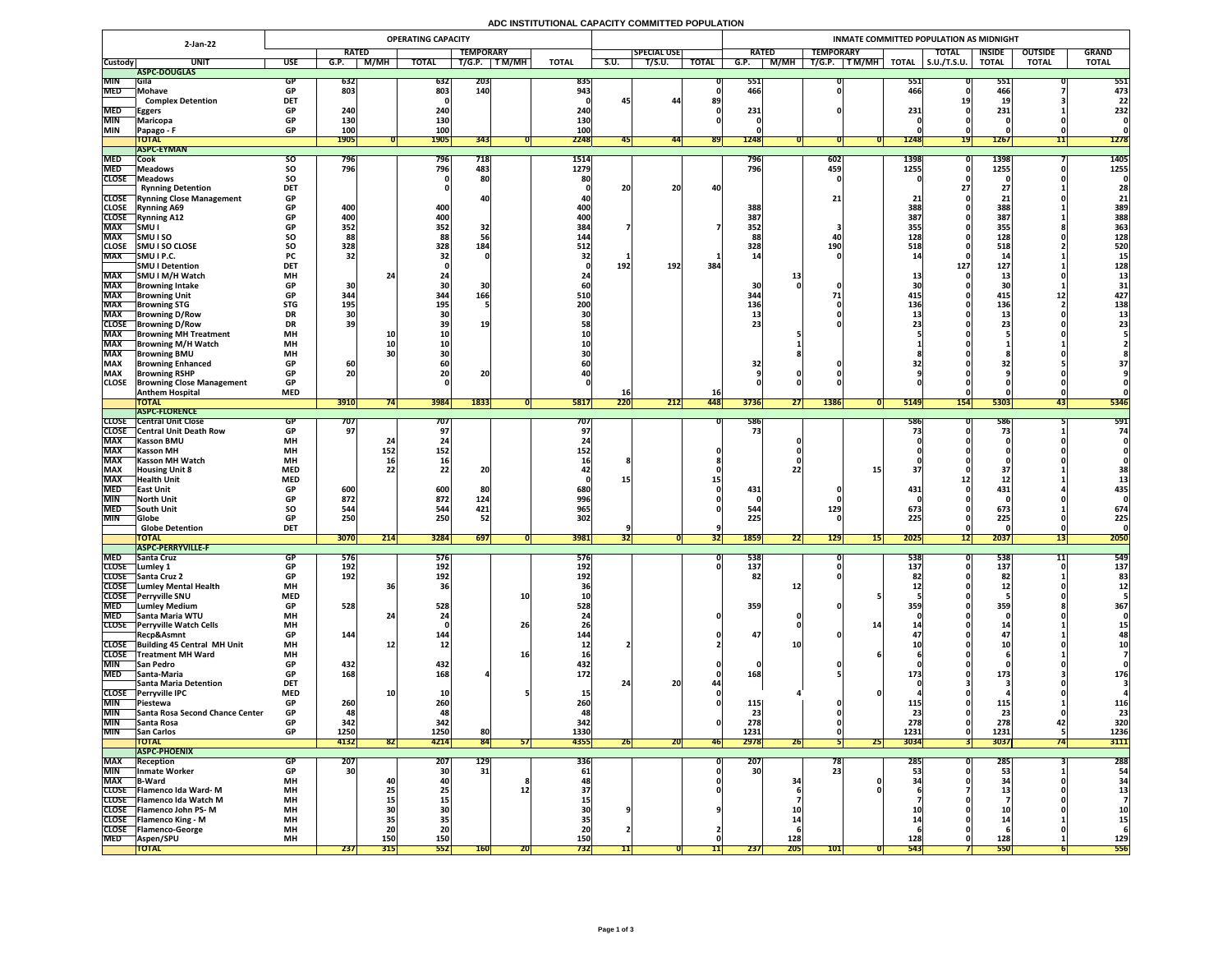# **ADC INSTITUTIONAL CAPACITY COMMITTED POPULATION**

|                          | <b>OPERATING CAPACITY</b><br>2-Jan-22                  |                          |              |               |                                |                  |            |              |                 |                    |                                | INMATE COMMITTED POPULATION AS MIDNIGHT |                  |                       |              |                     |                  |                |              |  |  |  |
|--------------------------|--------------------------------------------------------|--------------------------|--------------|---------------|--------------------------------|------------------|------------|--------------|-----------------|--------------------|--------------------------------|-----------------------------------------|------------------|-----------------------|--------------|---------------------|------------------|----------------|--------------|--|--|--|
|                          |                                                        |                          | <b>RATED</b> |               |                                | <b>TEMPORARY</b> |            |              |                 | <b>SPECIAL USE</b> |                                | <b>RATED</b>                            | <b>TEMPORARY</b> |                       |              | <b>TOTAL</b>        | <b>INSIDE</b>    | <b>OUTSIDE</b> | <b>GRAND</b> |  |  |  |
| <b>Custody</b>           | <b>UNIT</b>                                            | <b>USE</b>               | G.P.         | M/MH          | <b>TOTAL</b>                   | T/G.P.           | T M/MH     | <b>TOTAL</b> | S.U.            | T/S.U.             | <b>TOTAL</b>                   | M/MH<br>G.P.                            | T/G.P.           | TM/MH<br><b>TOTAL</b> |              | $\vert$ S.U./T.S.U. | <b>TOTAL</b>     | <b>TOTAL</b>   | <b>TOTAL</b> |  |  |  |
| <b>CLOSE Morey</b>       | <b>ASPC-LEWIS</b>                                      | GP/PC                    | <b>800</b>   |               | 800                            |                  |            | <b>800</b>   |                 |                    |                                |                                         |                  |                       |              |                     |                  |                | 459          |  |  |  |
|                          | <b>Morey Detention</b>                                 | <b>DET</b>               |              |               |                                |                  |            |              | TP<br>80        |                    | $\overline{\mathbf{16}}$<br>80 | 458                                     |                  |                       | 458          |                     | 458              |                |              |  |  |  |
| <b>CLOSE</b> Rast        |                                                        | <b>PC</b>                | 404          |               | 404                            |                  |            | <b>404</b>   |                 |                    |                                | 374                                     |                  |                       | 374          |                     | 374              |                | 379          |  |  |  |
| CLOSE Rast II            |                                                        | <b>PC</b>                |              |               |                                |                  |            |              |                 |                    |                                |                                         |                  |                       |              |                     |                  |                |              |  |  |  |
| <b>CLOSE</b>             | <b>RAST III</b>                                        | <b>PC</b>                |              |               |                                |                  |            |              |                 |                    |                                |                                         |                  |                       |              |                     |                  |                |              |  |  |  |
| <b>MAX</b>               | <b>Rast PC</b><br><b>CLOSE</b> Rast Close Mgt.         | <b>PC</b>                | <b>320</b>   |               | 320                            |                  |            | 320          |                 |                    |                                | 295                                     |                  |                       | 295          |                     | 295              |                | 304          |  |  |  |
|                          | Lewis Medical                                          | <b>PC</b><br><b>MED</b>  |              |               |                                |                  |            |              |                 |                    | <b>17</b>                      |                                         |                  |                       |              |                     |                  |                |              |  |  |  |
| <b>MED</b>               | Stiner I                                               | <b>GP</b>                | 378          |               | 378                            | 197              |            | 575          |                 |                    |                                | 378                                     |                  |                       | 421          |                     | 421              |                | 426          |  |  |  |
| <b>MED</b>               | Stiner II                                              | <b>GP</b>                | 400          |               | 400                            | 208              |            | 608          |                 |                    |                                | 400                                     | 126              |                       | 526          |                     | 526              |                | 535          |  |  |  |
|                          | <b>Stiner Detention</b>                                | <b>DET</b>               |              |               |                                |                  |            |              | 70              |                    | 70                             |                                         |                  |                       |              |                     | 68               |                | 69           |  |  |  |
| <b>MIN</b>               | <b>Bachman PC</b>                                      | <b>PC</b><br>GD.         | 300<br>ാവി   |               | 300<br><b>3UUL</b>             | 76               |            | 376          |                 |                    |                                | 280<br>286                              |                  |                       | 280<br>2861  |                     | 280<br>286       |                | 281          |  |  |  |
| <b>MED</b>               | MED Bachman GP<br><b>Stiner Transitory</b>             | VГ<br><b>TRANS</b>       | JUU<br>22    |               | <b>POOL</b><br>22 <sub>1</sub> |                  |            | 376          |                 |                    |                                | LOU                                     |                  |                       | <b>LOU</b>   |                     | LOU              |                | 286          |  |  |  |
|                          | <b>Bachman Detention</b>                               | <b>DET</b>               |              |               |                                | ᆂᆂ               |            |              |                 |                    | 80                             |                                         |                  |                       |              |                     |                  |                |              |  |  |  |
|                          | <b>CLOSE</b> Buckley PC                                |                          | 750          |               | 750                            |                  |            | 750          | 16              |                    |                                | 614                                     |                  |                       | 614          |                     | <b>614</b>       |                | 619          |  |  |  |
|                          | <b>CLOSE</b> Buckley PC II                             |                          |              |               | 50                             |                  |            |              |                 |                    |                                |                                         |                  |                       |              |                     |                  |                | 37           |  |  |  |
| <b>MED</b>               | <b>Barchey PC I</b>                                    |                          | 370          |               | 370                            | <b>150</b>       |            | 520          |                 |                    |                                | 370                                     |                  |                       |              |                     | <b>406</b>       |                | 407          |  |  |  |
| <b>MED</b><br><b>MED</b> | <b>Barchey PC II</b>                                   | <b>PC</b>                | 370          |               | 370                            | 120              |            | 490          |                 |                    |                                | 339                                     |                  |                       | 339          |                     | 339              |                | 341          |  |  |  |
| <b>MED</b>               | <b>Barchey PC III</b><br><b>Barchey PC Watch Cells</b> | <b>MH</b>                |              |               |                                |                  | 20         |              |                 |                    |                                |                                         |                  |                       |              |                     |                  |                | 21           |  |  |  |
|                          | CLOSE Sunrise Male Minors                              | <b>GP</b>                | 75           |               |                                |                  |            |              |                 |                    |                                |                                         |                  |                       |              |                     | & &              |                |              |  |  |  |
|                          | <b>CLOSE</b> Sunrise Femal Minors                      | <b>GP</b>                |              |               |                                |                  |            |              |                 |                    |                                |                                         |                  |                       |              |                     |                  |                |              |  |  |  |
|                          | CLOSE Sunrise Minors CDU/Watch                         |                          |              |               |                                |                  |            |              |                 |                    |                                |                                         |                  |                       |              |                     |                  |                |              |  |  |  |
| <b>MIN</b>               | <b>TEagle Point Second Chance Center</b>               | <b>GP</b>                | 300          |               | 300                            |                  |            | 300          |                 |                    |                                | 202                                     |                  |                       | 202          |                     | 202              |                | 203          |  |  |  |
|                          | <b>TOTAL</b><br><b>ASPC-SAFFORD</b>                    |                          | 5104         |               | 5104                           | 850              | ZUI        | <b>5974</b>  | 279             |                    | 279                            | 4127                                    | 205              | <b>1217</b>           | 4344         | 222                 | 4566             | 46             | 4612         |  |  |  |
| <b>MIN</b>               | <b>Fort Grant</b>                                      | <b>GP</b>                | 588          |               | 588                            | <b>160</b>       |            | 748          |                 |                    |                                | 336                                     |                  |                       | <b>336</b>   |                     | 336              |                | 336          |  |  |  |
|                          | <b>Miles Detention</b>                                 | <b>DET</b>               |              |               |                                |                  |            |              |                 | 24                 | 49                             |                                         |                  |                       |              |                     |                  |                |              |  |  |  |
| <b>MIN</b>               | <b>Graham</b>                                          | <b>GP</b>                | 615          |               | 615                            |                  |            | 711          |                 |                    |                                | 235                                     |                  |                       | 235          |                     | 235              |                | 235          |  |  |  |
| <b>MED</b>               | <b>Tonto</b>                                           | <b>PC</b>                | 250          |               | 250                            | <b>160</b>       |            | 410          |                 |                    |                                | 250                                     |                  |                       | 253          |                     | 253              |                | 254          |  |  |  |
|                          | <b>Tonto Detention</b><br><b>TOTAL</b>                 | <b>DET</b>               | 1453         |               | 1453                           |                  |            |              |                 | 24                 |                                |                                         |                  |                       |              |                     |                  |                |              |  |  |  |
|                          | <b>ASPC-TUCSON</b>                                     |                          |              |               |                                | <b>416</b>       |            | 1869         | <b>JTI</b>      |                    |                                | 821                                     |                  |                       | 824          |                     | 839              |                | 842          |  |  |  |
| <b>CLOSE</b>             | <b>Cimarron</b>                                        | GP                       | 648          |               | 648                            |                  |            | 648          |                 |                    |                                | 575                                     |                  |                       | <b>575</b>   |                     | <b>575</b>       |                | 580          |  |  |  |
|                          | <b>Cimarron Detention</b>                              | <b>DET</b>               |              |               |                                |                  |            |              |                 | 48                 | 96                             |                                         |                  |                       |              |                     |                  |                | 90           |  |  |  |
|                          | <b>CLOSE</b> Rincon MH Watch                           | <b>MH</b>                |              |               | 79                             |                  |            | 85           |                 |                    |                                | 38                                      |                  |                       |              |                     |                  |                |              |  |  |  |
|                          | <b>CLOSE</b> Rincon Medical<br>CLOSE Rincon S.N.U.     | <b>MED</b><br><b>MED</b> |              |               | 16                             |                  |            |              | bt              |                    |                                |                                         |                  |                       |              |                     |                  |                | 67           |  |  |  |
|                          | <b>CLOSE</b> Cimarron Transitory                       | <b>TRANS</b>             |              |               |                                |                  |            |              |                 |                    |                                |                                         |                  |                       |              |                     |                  |                |              |  |  |  |
| CLOSE Rincon             |                                                        | <b>GP</b>                | 340          |               | 340                            |                  |            | 340          |                 |                    |                                | 324                                     |                  |                       | 324          |                     | 324              |                | 324          |  |  |  |
|                          | CLOSE Rincon MH Program                                | <b>MH</b>                |              | 256           | 256                            |                  |            | 256          |                 |                    |                                | 189                                     |                  |                       | 189          |                     | 189              |                | 189          |  |  |  |
| <b>MAX</b>               | <b>Rincon MH Program II</b>                            | <b>MH</b>                |              | 149           | 149                            |                  |            | 152          |                 |                    |                                |                                         | 83               |                       |              |                     | 83               |                | 88           |  |  |  |
| <b>MAX</b>               | <b>Rincon MH Watch II</b>                              | <b>MH</b>                |              |               |                                |                  | 20         |              |                 |                    |                                |                                         |                  |                       | 700          |                     |                  |                |              |  |  |  |
| <b>MED</b><br><b>MED</b> | <b>Santa Rita</b><br>Manzanita S.N.U.                  | <b>GP</b><br><b>MED</b>  | 768          |               | 768                            |                  | <b>20</b>  | 768          |                 |                    |                                | 709<br>25                               |                  |                       | ノUフ          |                     | 709<br>44        |                | 714          |  |  |  |
| <b>MED</b>               | Manzanita                                              | <b>GP</b>                | 179          |               | 179                            | 107              |            | 286          |                 |                    |                                | 179                                     |                  |                       | 236          | <b>NA</b>           | 236              |                | 238          |  |  |  |
|                          | MED Manzanita Second Chance Center                     | GP                       | 481          |               | 481                            |                  |            |              |                 |                    |                                | <b>27</b>                               |                  |                       | <b>271</b>   | <b>NA</b>           | $\boldsymbol{Z}$ |                | 21           |  |  |  |
| <b>MED</b>               | Manzanita Watch Cells                                  | <b>MH</b>                |              |               |                                |                  |            |              |                 |                    |                                |                                         |                  |                       |              |                     |                  |                |              |  |  |  |
| <b>MED</b>               | <b>Manzanita Residential</b>                           | <b>MED</b>               |              |               | 58.                            |                  |            |              |                 |                    |                                |                                         |                  |                       |              |                     |                  |                | 57           |  |  |  |
| <b>MED</b>               | Manzanita Detention<br>Winchester                      | <b>DET</b><br><b>GP</b>  | 400          |               | 400                            | 336              |            | 736          | <u>12</u>       | 11                 | 23                             | 400                                     | 291              |                       | 691          |                     | 691              |                | 698          |  |  |  |
|                          | <b>Winchester Detention</b>                            | <b>DET</b>               |              |               |                                |                  |            |              | TC              | ┷                  | 24                             |                                         |                  |                       |              |                     |                  |                |              |  |  |  |
|                          | <b>Complex Detention</b>                               | <b>DET</b>               |              |               |                                |                  |            |              | 40              |                    | 80                             |                                         |                  |                       |              |                     |                  |                | 66           |  |  |  |
| <b>MIN</b>               | Catalina                                               | <b>GP</b>                | 360          |               | 360                            |                  |            | 360          |                 |                    |                                | 353                                     |                  |                       | 353          |                     | 353              |                | 354          |  |  |  |
| <b>MIN</b>               | Whetstone                                              | <b>GP</b>                | 1250         |               | 1250                           |                  |            | 1250         |                 |                    |                                | 862                                     |                  |                       | 862          |                     | 862              |                | 863          |  |  |  |
|                          | <b>TOTAL</b><br><b>IASPC-WINSLOW</b>                   |                          | 3993         | 607           | 4600                           | 467              | 49         | <b>5116</b>  | 178             | 111                | 289                            | 3429<br>408                             | 348              | 19                    | 4204         | 226                 | 4430             |                | 4461         |  |  |  |
| <b>MIN</b>               | <b>Coronado</b>                                        | GP.                      | 492          |               | 492                            | 136              |            | 628          |                 |                    |                                | 378                                     |                  |                       | 378          |                     | 378              |                | 378          |  |  |  |
| CLOSE Kaibab             |                                                        | GP                       | 800          |               | 800                            |                  |            | 800          |                 |                    |                                | 666                                     |                  |                       | 666          |                     | 666              |                | 671          |  |  |  |
|                          | <b>Complex Detention</b>                               | <b>DET</b>               |              |               |                                |                  |            |              | 20 <sub>l</sub> | 19 <sub>1</sub>    | 39                             |                                         |                  |                       |              |                     |                  |                | 22           |  |  |  |
| <b>MIN</b>               | Apache                                                 | <b>GP</b>                | 334          |               | 334                            | 80               |            |              |                 |                    |                                | 311                                     |                  |                       | 311          |                     | 311              |                | 311          |  |  |  |
|                          | <b>Apache Detention</b>                                | <b>DET</b>               |              |               |                                |                  |            |              | <u>12</u>       |                    | $12$                           |                                         |                  |                       |              |                     |                  |                |              |  |  |  |
|                          | <b>TOTAL</b><br><b>ASPC-YUMA</b>                       |                          | <b>1626</b>  |               | <b>1626</b>                    | 216              |            | 1842         | 32              | 191                | 51                             | <b>1355</b>                             |                  |                       | <b>13551</b> | 21                  | <b>1376</b>      |                | 1382         |  |  |  |
| <b>MED</b>               | <b>Cheyenne</b>                                        | <b>GP</b>                | <b>800</b>   |               | 800                            | 324              |            | 1124         |                 |                    |                                | 746                                     |                  |                       | 746          |                     |                  |                | 767          |  |  |  |
|                          | <b>Cheyenne Detention</b>                              | <b>DET</b>               |              |               |                                |                  |            |              | $-401$          | 39                 | 79                             |                                         |                  |                       |              |                     | 46               |                | 50           |  |  |  |
| <b>MIN</b>               | <b>Cocopah</b>                                         | <b>GP</b>                | 250          |               | 250                            | <b>80</b>        |            | 330          |                 |                    |                                |                                         |                  |                       |              |                     |                  |                |              |  |  |  |
|                          | CLOSE Dakota Y13                                       | <b>GP</b>                | 800          |               | 800                            |                  |            | 800          | 16 <sub>1</sub> |                    | <b>16</b>                      | 390                                     |                  |                       | 390          |                     | 390              |                | 398          |  |  |  |
|                          | <b>Dakota Detention</b>                                | <b>DET</b>               |              |               |                                |                  |            |              | 80              |                    | 80                             |                                         |                  |                       |              |                     | -43              |                | 45           |  |  |  |
| <b>MED</b><br><b>MIN</b> | <b>Cibola</b><br><b>La Paz</b>                         | <b>GP</b><br><b>GP</b>   | 1250<br>1250 |               | 1250<br>1250                   |                  |            | 1266<br>1250 |                 |                    |                                | 846<br>721                              |                  |                       | 846<br>721   |                     | 846<br>721       |                | 856<br>721   |  |  |  |
|                          | <b>TOTAL</b>                                           |                          | 4350         |               | <b>4350</b>                    | 420              |            | 4770         | <b>136</b>      | <b>39</b>          | <b>175</b>                     | 2703                                    |                  |                       | 2703         | <b>89</b>           | 2792             | 45             | 2837         |  |  |  |
|                          | <b>TOTAL IN-STATE</b>                                  |                          | 29780        | <u> 1292 </u> | <b>31072</b>                   | <b>5486</b>      | <b>146</b> | <b>36704</b> | <b>1006</b>     | <mark> 469</mark>  | <b>1475</b>                    | 22493<br>688                            | <b>2177</b>      | <u>71 </u>            | 25429        | <b>768</b>          | 26197            | 278            | 26475        |  |  |  |
|                          |                                                        |                          |              |               |                                |                  |            |              |                 |                    |                                |                                         |                  |                       |              |                     |                  |                |              |  |  |  |